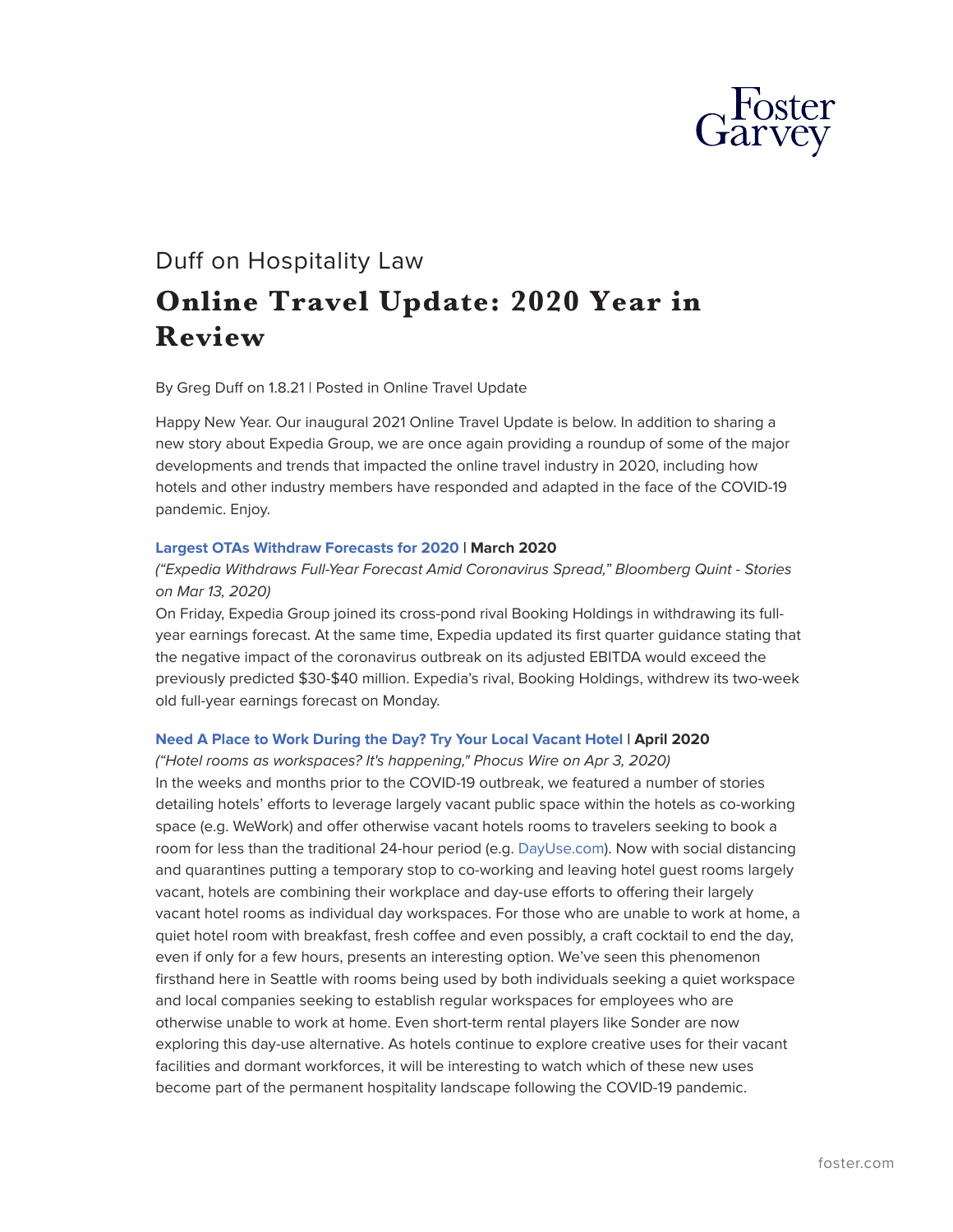#### **[Genting Announces New Health and Safety Protocols](https://www.foster.com/duff-on-hospitality-law/ota-travel-distribution-update-uks-competition-and) | April 2020**

*("Genting implementing new health protocols for cruise ships," Travel Weekly on Apr 8, 2020)* You may be wondering why we are featuring a story on a cruise company's recently announced changes to its health protocols this week. The announcement caught our attention for a few reasons. First, the cruise industry has been one of the travel industry's segments hardest hit by the coronavirus pandemic (if not economically, definitely on the PR front as COVID-19 has been added to the growing list of health-related concerns associated with cruising). Second, Genting is the parent company of several well-known cruise companies (Crystal Cruises), including two notable cruise companies that serve primarily Asian travelers (Dream Cruises and Star Cruises). Third, and most importantly, Genting is the first travel company we've seen to seize in such a public manner the opportunity (yes, opportunity) presented by the pandemic – specifically, to establish best-in-class standards and practices to keep guests safe and healthy. As the world rebounds from the pandemic, health and safety (at least for the foreseeable future) will be first and foremost on many travelers' minds. By adopting these new standards, Genting is not only seeking to differentiate itself on this new basis, but is also encouraging other industry participants to make similar critical improvements. Implementing such a plan will not be easy – the legal issues alone associated with these changes (and implementing these changes successfully) will warrant great consideration – but we applaud the effort and will be watching how other industry suppliers respond.

#### **[Does the Loss of Talent Spell Trouble for the Travel Industry?](https://www.foster.com/duff-on-hospitality-law/ota-travel-distribution-update-expedia-consolidates-its) | June 2020**

# *("Hospitality's Devastating Loss of Talent Should Be Your Gain, Jun 22, 2020 via Skift Travel News)(subscription may be required)*

While we don't often include opinion pieces in our weekly Update, one article this past week caught my attention. The article, which begins with a detailed description of the many amazing professionals in the hospitality industry who have lost their jobs in the past weeks and months, encourages those outside the industry to consider hiring them. Having spent nearly 25 of my 26 years in legal practice working for clients in the hospitality industry, I can personally attest to the incredibly bright, talented, personable and, most importantly, passionate employees in the industry – at every level. Many of these employees live and breathe hospitality every day. Who wouldn't want to hire them? Here's my concern…Should industries outside hospitality take the author's advice and begin hiring away these incredible people, what does that then mean for hospitality? Think about it. If the 2,100 employees recently terminated by Hilton all move to industries outside hospitality, what does that mean for Hilton? Travel will return. When it does, who is going to be there to give the shirts off their backs to the millions of people who travel each year?

## **[Travel Marketers Beware: Apple's Updated Privacy Practices May Be A Marketer's](https://www.foster.com/duff-on-hospitality-law/ota-travel-distribution-apple-updated-privacy-practices-marketer-nightmare) [Nightmare](https://www.foster.com/duff-on-hospitality-law/ota-travel-distribution-apple-updated-privacy-practices-marketer-nightmare) | September 2020**

*"How Apple's New Privacy Effort Will Impact Travel Marketing, Sep 3, 2020 via Skift Travel News) (subscription may be required)*

While Apple announced late last week that it was likely postponing until early next year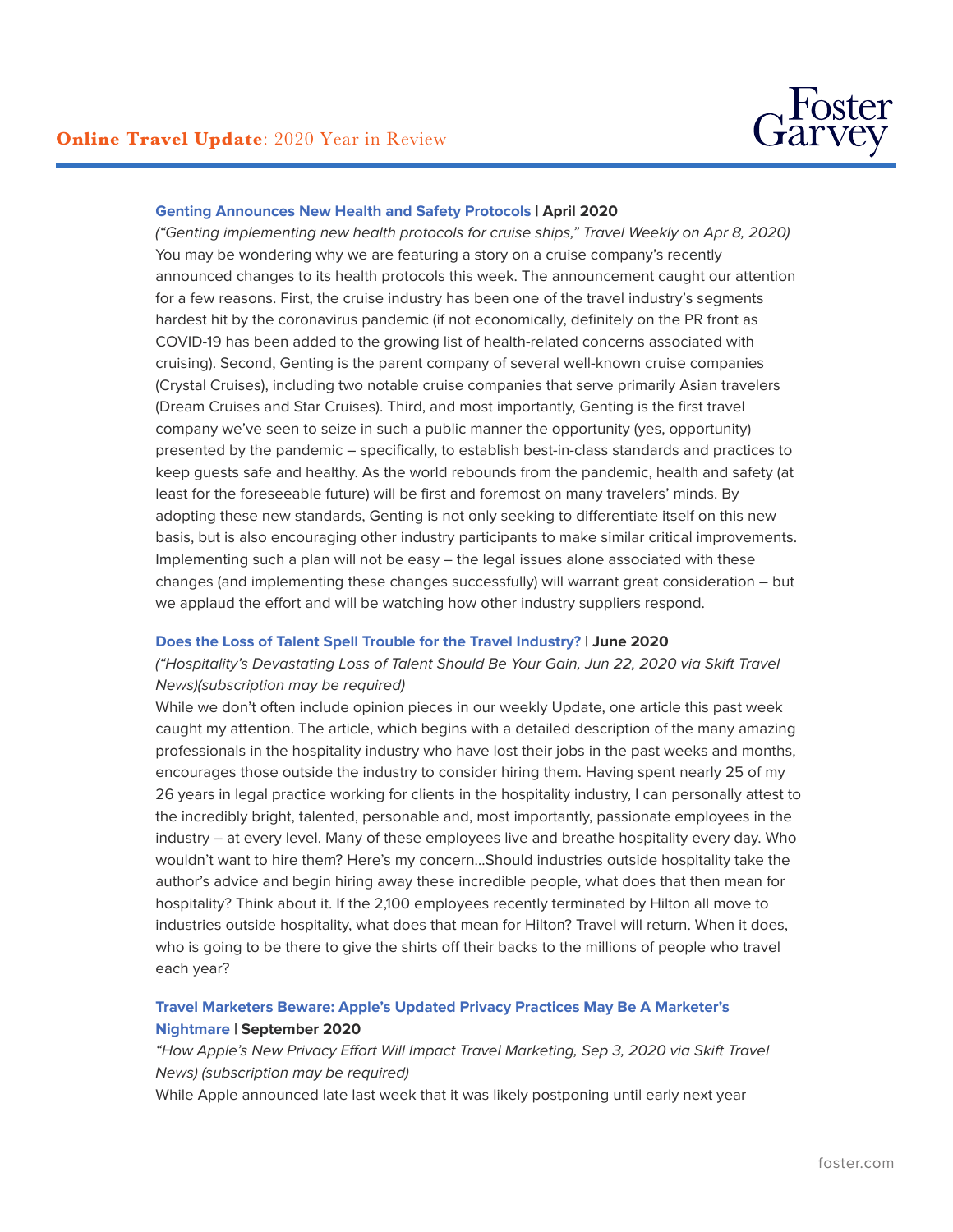

previously announced changes to its privacy practices, the proposed changes nevertheless warrant attention by hoteliers and OTAs alike. The changes, which are part of Apple's campaign to provide users greater transparency and control over their data, require application developers to secure users' affirmative consent ("opt-in") before tracking their online practices. The changes further require developers to clearly disclose what data they will be collecting and with whom they will be sharing the data. Should iOS users decide against allowing applications to track their online behavior, hoteliers and OTAs (both of whom maintain branded applications and rely heavily on online marketing firms to place targeted ads in thirdparty applications) may soon have to find new (or even old) methods of reaching their guests.

#### **[DOJ Pursues Antitrust Claims Against Google](https://www.foster.com/duff-on-hospitality-law/bookingcom-flightsearch-us-travelers-travel-trends-doj-antitrust-claims-google-sabre) | October 2020**

*("U.S. Antitrust Lawsuit Faults Google for Abusing Monopoly Power — What It Could Mean in Travel," October 20, 2020 via Skift Travel News)* (*subscription may be required*) We couldn't not include at least one story (or in this case, three) on the recent filing of antitrust claims by the U.S. Department of Justice against Google and the online travel industry's initial response to these claims. Also included in this week's Update is [Expedia's response](https://www.geekwire.com/2020/expedia-group-ceo-google-antitrust-case-pleased-see-government-finally-taking-action/) to the filing as told only to our own Seattle-based Geekwire.

#### **[Is "Fintech" the Key to the Online Travel Recovery?](https://www.foster.com/duff-on-hospitality-law/jetlblue-beachy-phocuswire-travel-startups-fintech-airbnb-bookingcom-gatekeeper) | November 2020**

*("Despegar Believes Financial Tech Will Hasten an Online Travel Recovery in Latin America," November 12, 2020 via Skift Travel News) (subscription may be required)* Speaking of online payments…Last week, Latin American distributor, Despegar, announced it had closed its acquisition of a majority interest in financial technology (aka "fintech") provider, Koin. Koin, like other similar online financial technology companies [\(Uplift](https://www.uplift.com/) and [Affirm\)](https://www.affirm.com/), provides consumers the opportunity to book and buy travel now, but pay in installments over time. According to Despegar, which has been offering the service to users for approximately a year, this new payment method will not only assist in getting people to travel again post pandemic, but will also shift current offline bookers of travel (approximately 60 percent of Latin travelers prior to the pandemic) to move their practices online. From what we've seen over the past few months, Despegar is not alone in its belief that fintech will play a critical role in the travel industry rebound post pandemic. We've worked with several clients to add these consumer financing options to their online payment method toolkit.

#### **[Hotels Caught in the Middle](https://www.foster.com/duff-on-hospitality-law/online-travel-update-kyte-hot-travel-startup-booking-holdings-hotel-airbnb-ipo) | November 2020**

# *(Booking Holdings boss talks pressure on hotels and the private accommodation trend, November 20, 2020 via Phocus Wire)*

In presentations last week at the RBC Global Technology, Media and Telecommunication Conference and PhocusWright Conference, Booking Holdings' President and CEO, Glenn Fogel, described the predicament that hotels may soon find themselves in as the COVID-19 pandemic begins to loosen its grip on travel. With the return of business travel assuredly lagging behind the return of leisure travel, hoteliers will be more focused than ever on attracting leisure travelers. At the same time, however, lodging alternatives (i.e., short-term or vacation rentals) continue to gain favor with leisure travelers and have made incredible inroads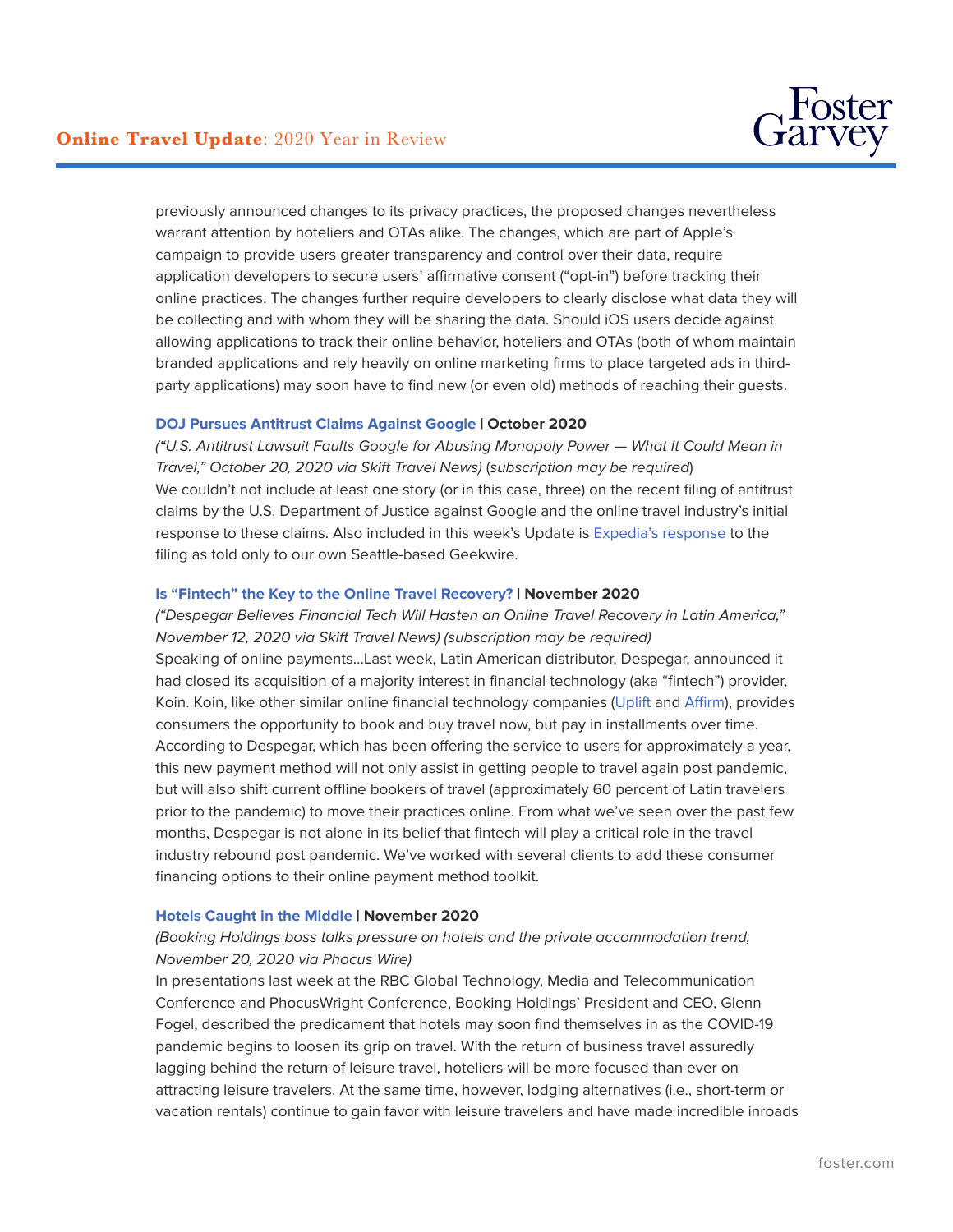

on nearly all traditional distribution channels. Fogel reported that private accommodations represented 40 percent of new bookings on Booking's platforms during Q2 and 33 percent during Q3. According to Fogel, the increasing dilution of the accommodations market (and the resulting pressure on demand starved lodging suppliers), will bode well for third-party distributors like Booking.com in the post-pandemic period.

## **[Airbnb IPO: It's All About Distribution, Stupid](https://www.foster.com/duff-on-hospitality-law/online-travel-update-kyte-hot-travel-startup-booking-holdings-hotel-airbnb-ipo) | November 2020**

*(Airbnb Considers OTAs as Biggest Competitors, Not Hotels, November 18, 2020 via Skift) (subscription may be required)*

In two separate stories last week, industry chroniclers *Skift* and *Phocuswire* reminded readers that while Airbnb may have revolutionized (and made mainstream) the short-term rental industry, Airbnb's IPO prospectus makes clear that Airbnb is first and foremost, a powerful global distribution platform. A few key points:

- 63 percent of Airbnb's 2019 revenue came from listings outside the United States (more than rival Expedia).
- Airbnb's brand recognition has allowed it to largely avoid costly middlemen (e.g., metasearch sites) and focus on direct bookings.
- Airbnb's guest retention rates appear higher than its distribution competitors, even without a costly loyalty program.
- Perhaps most telling, when listing its leading competitors in its prospectus, Airbnb doesn't begin with traditional lodging providers, but instead identifies online travel agents, search engines and metasearch sites.

#### **[Expedia Retrenches While Its Competitors Expand](https://www.foster.com/duff-on-hospitality-law/online-travel-update-agoda-installment-payments-expedia-scales-back-competitors-expand) | December 2020**

(*Expedia scales back strategy on activities, December 21, 2020 via Phocus Wire*) Last week, Expedia announced plans to shutter its brick and mortar activities and attractions desks (Expedia Local Expert) in Hawaii and Orlando. The announcement follows a string of similar announcements by Expedia involving the closure or divestiture of other non-core business (e.g., Expedia Group Multifamily Solutions and SilverRail). The announcement provides further evidence of Expedia's execution against previously announced plans to refocus on its critical core businesses. While Expedia and other platforms (including Airbnb) have used the pandemic as an opportunity to re-focus and re-trench, others such as Booking Holdings are using the pandemic as an opportunity to press forward on plans to expand and diversify their businesses (and in some instances, into the same areas now being abandoned by Expedia). Which strategy is right? Who's to say, but it should make for an interesting 2021 as these companies begin preparations for the anticipated return of leisure, business and ultimately, group travel in 2021.  $\overline{a}$